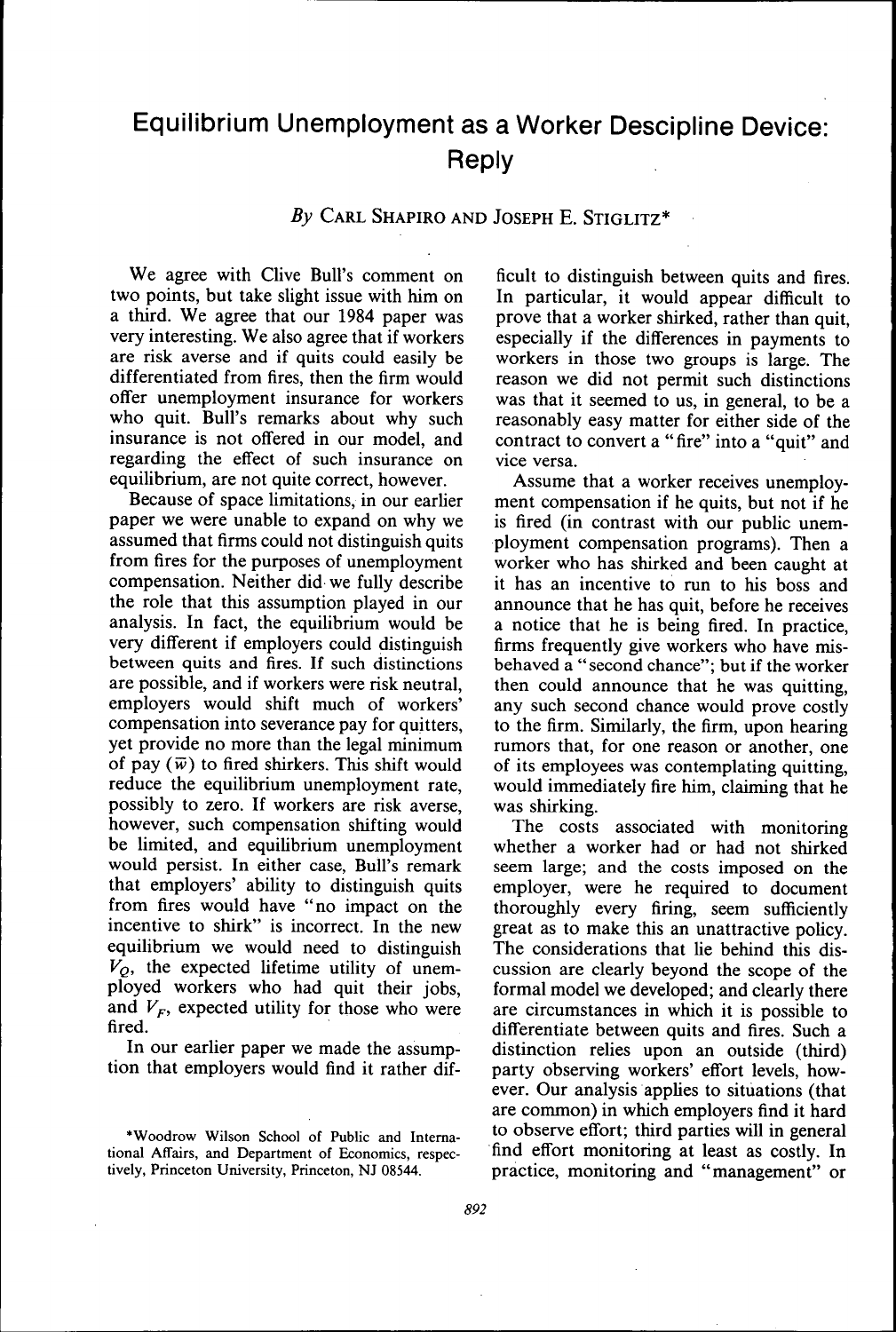"supervision" are joint products, and thirdparty monitoring is not observed. Any modeling requires simplification. In our judgment, the assumption that it was impossible to differentiate between quits and fires seemed better than the alternative polar assumption.

Bull's point about the importance of firms' abihties to distinguish quit and fires is legitimate. He seems, however, to have missed one of the two central messages of our paper. Whether or not one can or cannot distinguish between quits and fires, the equilibrium contract is likely not to be constrained Pareto efficient.

First, when there is full employment (as in most of the implicit contract literature), the incentive for providing unemployment insurance is that the firm can obtain workers at lower total expected (present discounted value of) costs. Here, the firm has no difficulty obtaining workers: there is a reserve army of the unemployed. Bull's remarks about the marginal rate of substitution *(MRS)* between wages, *w,* and unemployment compensation, *w",* reveal that he is missing this point: workers will trade off *w* and *w"* (i.e., have a *negative MRS),* while firms find that a higher *w"* requires a higher *w;* firms have a *positive MRS.* It is the differing *signs* of these *MRSs,* not the magnitudes, that is the fundamental problem. No amount of risk aversion will change this sign pattern. It is for this reason that firms will provide no more than the legal minimum of unemployment compensation if they cannot distinguish quits and fires. In general, there is no reason to expect the equilibrium rate of unemployment insurance, so determined, to be socially optimal. The socially optimal rate of unemployment benefits balances the insurance aspects of such benefits against the added monitoring costs they necessitate. Firms, however, do not account for the insurance aspects of unemployment benefits since they have no trouble attracting unemployed workers (especially when such benefits are low!).

Second, in the case where quits can be distinguished from fires, the decision to provide unemployment insurance by one firm imposes an externality on other firms. This externality arises because unemployment insurance influences the quit rate, which in turn affects the turnover rate. Increasing the turnover rate reduces the expected duration in the unemployment pool, and hence necessitates an increase in monitoring expenses and/or wages on the part of other firms to avoid shirking. This suggests that the firm may provide too high an unemployment benefit.

The exact balancing of the considerations that go into determining the socially optimal level of unemployment compensation is a complicated matter, which would take us beyond the scope of this reply. It is clear, however, that whether firms can or cannot differentiate between quits and fires, the provision of unemployment insurance by employers will not be at a socially optimal level.

## **REFERENCES**

- **Bull,** Qive, "Equilibrium Unemployment as a Worker Discipline Device: Comment," *American Economic Review,* September 1985, *75,* 890-91.
- Shapiro, Carl and Stiglitz, Joseph E., "Equilibrium Unemployment as a Worker Discipline Device," *American Economic Review,* June 1984, *74,* 433-44.